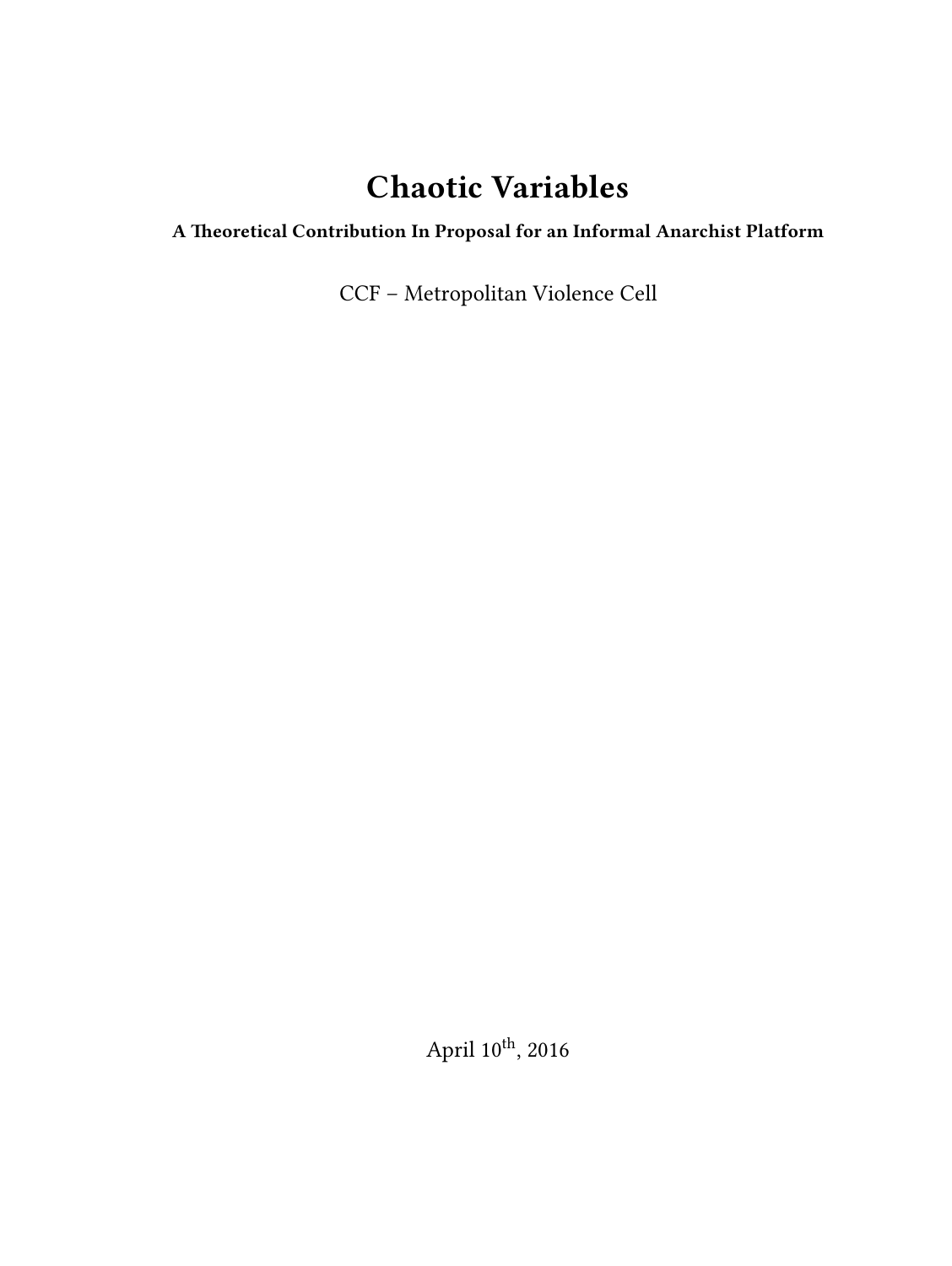# **Contents**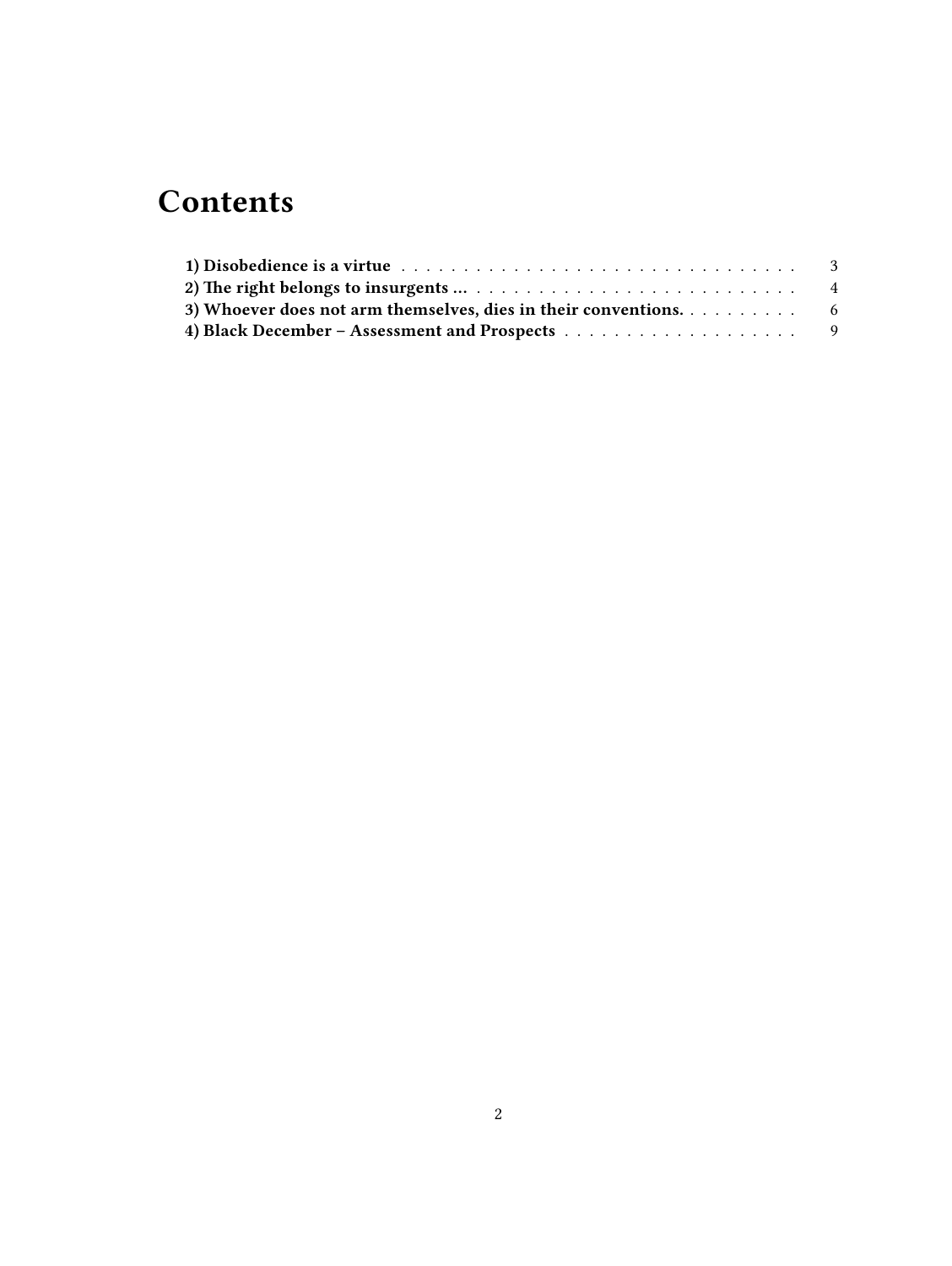### <span id="page-2-0"></span>**1) Disobedience is a virtue**

"*You are obliged to pretend to respect people and institutions that you consider irrational. You live by fashion in a cowardly era, attached to ethical and social conventions you despise, that you condemn and you know they lack of any background. It is this constant contradiction between your ideas and desires and all the dead formalities and conceited spearheads of a culture that makes you sad, disoriented and unbalanced. In this unbearable struggle you lose every dance for life, all sense of your personality as every moment they oppress, they limit and control the freedom of your strength. This is a poisonous and deadly blow caused by the civilized world."*

#### **Octave Mirbeau**

We have long since opposed the world of authority and its countless projections and impositions on our lives. We have toed the line with the world of anarchy seeking to find accomplices in the "crime" of anarchist insurrection as a living stance towards the barbarism of modern times.

So far we have attempted to realize smaller and bigger mutinies, always on the principles of self-organization, anti-hierarchy and horizontal structures. Seeking through collective processes to achieve our personal self-education in order to acquire experiences, becoming familiar with anarchist procedures while making our "possessions" more and more forms of struggle, we came to meet each other based on common objectives and aspirations so as to continue wandering on the paths of anarchist action, walked or not up to now.

**With this political culture as a vehicle, we armed our denials and decided to move from the spontaneous impulse to organized action. We have always felt part of a multiform anarchist front that fought against authority in various ways and we, from our part, felt that we contributed in this way to the war for the destruction of power and its civilization.**

Enemies of every state, country, religion, social, racial and gender discrimination, enemies of an authoritarian machine that crushes entire populations and kills others in the clamp of exploitation. A machine that rampages against nature and destroys wildlife on the altar of capitalist development. We sought both to attack the murderous tentacles of sovereignty and to reprimand, through our words, the society that tolerates and reproduces it in millions of ways.

But the story begins earlier …

Starting from the periphery of the anarchist milieu, from our first participation in conflicts in demos, in Exarchia or elsewhere, **we started feeling that the spontaneous and the nonorganized does not suit us anymore.** So we passed by anarchist hang-outs (students or not) where we got more or less involved, we took part in central assemblies, in student occupations, while slowly we got to know each other and created organized street groups applying aggressive practices in the period 2006- 2007 during student mobilizations – while some others had already met previously through our presence in anarchist groupings at school.

Every one of us was looking for a way to organize and act, and that's why we all looked for our way through smaller or larger groups of comrades that promoted practices of direct action. We moved within solidarity assemblies for political prisoners that promoted the value of **multiform action**, electing — amongst other things — on a consistent basis, to include the dimension of **aggressive solidarity** (for example the Coordination of Action for Imprisoned Fighters).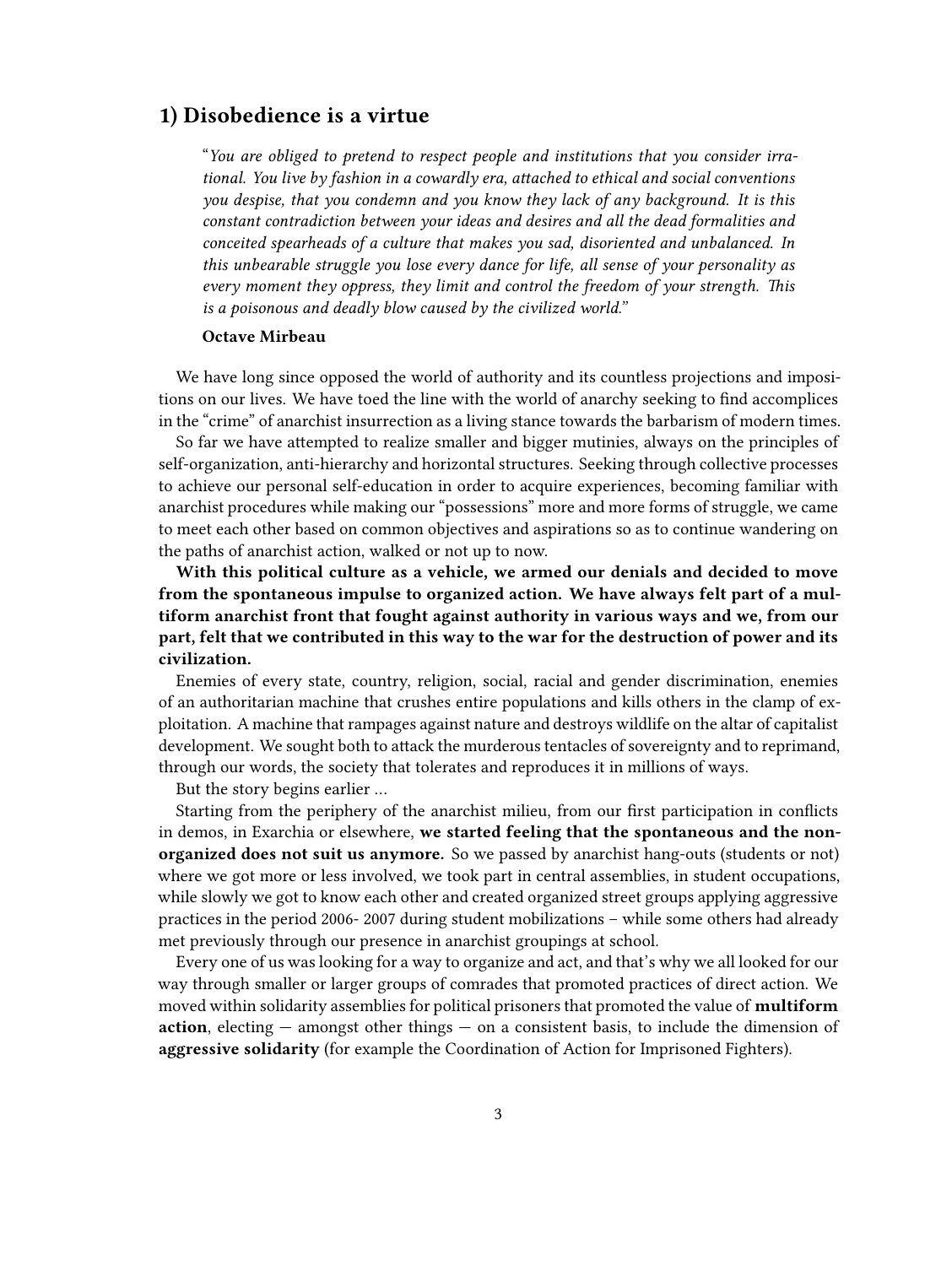By our individual and collective need to promote the intensification of anarchist attack against authority through organized collectivities of direct action, we all met again in the Conspiracy of Cells of Fire.

In December 2008 we went down to the streets flooded by the anger of the insurgents seeking to get lost in the crowd in order to contribute to the diffusion of metropolitan violence. Following this, we tried to sharpen the direct action and the diffusion of the new anarchist urban guerrilla (which, as semiology, claimed in a political way the guerrilla tool as an anarchist practice, which was something really new up to that time).

**So these are our roots and we're never going to renounce them. Many times, in order to see how to move forward you have to look at who you were before and where you started from. So for us, the anarchist current (which has come to be described as a "space") with all the good and evil in which we have contributed more or less, is our** womb. Within the processes of this "space" we met, we came to know each other and we reached today and that's why we do not see any necessity for a self-exile. Since the anarchist current is a synthetic construct where many ideas and also practices mix, since the space has no longitude and latitude to splinter from, it was unnecessary to found another of our own. Moreover it has been proven historically that it is neither productive nor feasible to do so. This mosaic of many different schools of theory and practices that make up the "space", promotes the development of political competition. **It is up to us all, however, to ensure the quality of the characteristics of such a competition. In any case self-exile does not contribute nor does it cover us personally.**

Anything one can see as negative elements in the so-called "space" it's also one's own responsibility to contribute to their elimination. Bureaucracy, hegemonism, informal hierarchies, intrigue, false friendships and "fellow" stabbing in the back, are there for as long as anarchists exist, because they are human elements of our contradictions that constantly come into conflict with each other. **All these pathologies are due to attitudes that do not belong to a single anarchist tendency but in all, and if not dealt with as they are, we will find them in front of us again and again.**

This does not mean we have to compromise and make concessions to avoid any confrontations. Besides, as we wrote above, the anarchist "space" is at the same time a political competition arena where various strategies intersect. It is a bet, if they can not go along, to walk on parallel paths without necessarily being in direct conflict with each other. Such an event will be a condition of mutual political maturation, which may allow anarchy to escape its introversion and acquire characteristics more dangerous for authority. In any case it is advisable to bear in mind that any criticism of anarchist procedures should be separated from the component subjects, as the value of a political project or attempt, may be different from those involved in it, otherwise criticism of a squat for example, might be as sterile as criticism towards an armed struggle organization, when all that's hiding behind it is personal emotions. Because people come and go, but the value of the projects is timeless.

## <span id="page-3-0"></span>**2) The right belongs to insurgents …**

"*Indifference is a lack of will, is parasitism, it is cowardice, not life. That's why I hate the indifferent. Indifference is the dead weight of history. It acts passive but it's active. It is*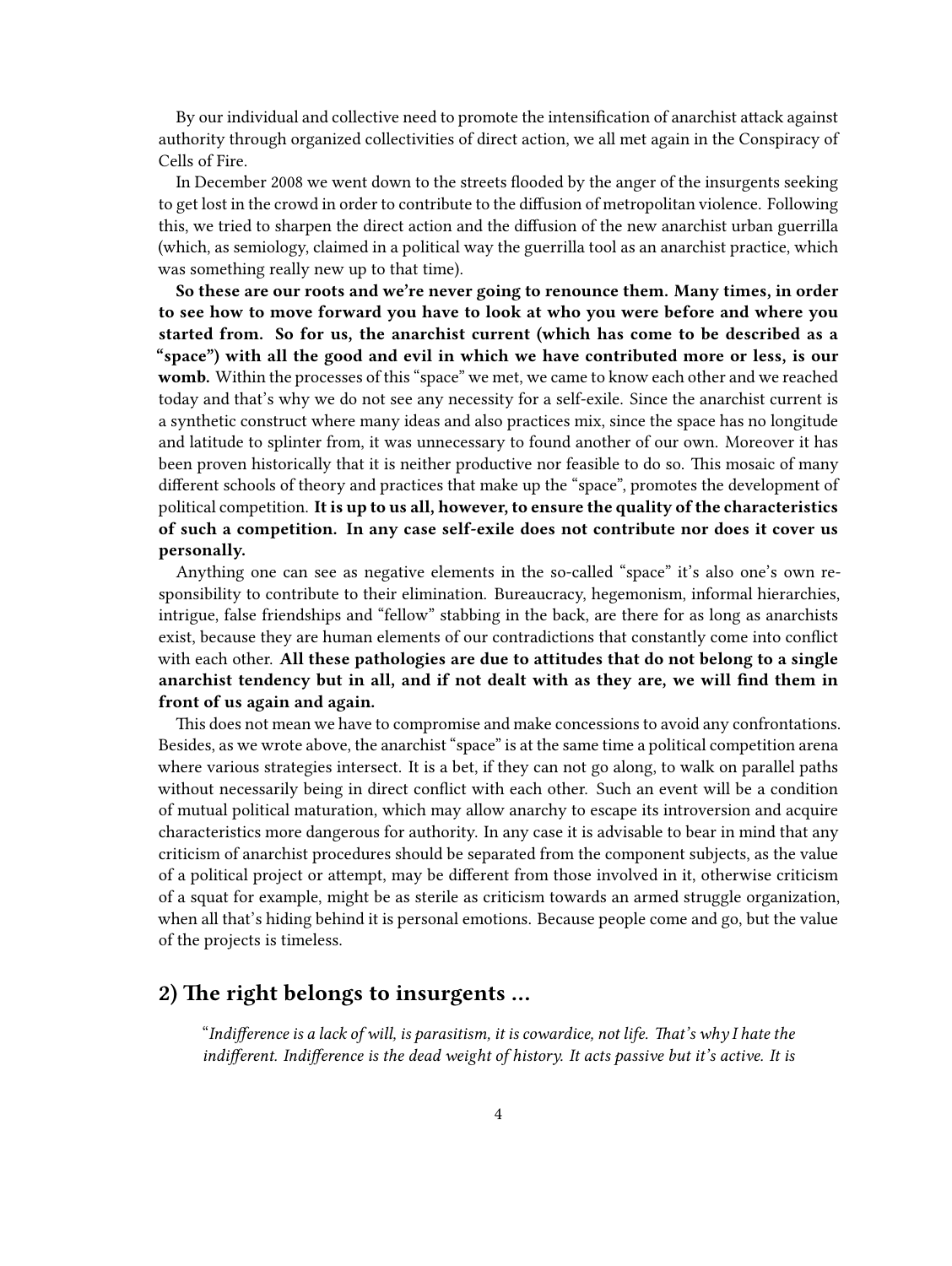*fatalism. It's what you cannot calculate. It is what upsets the programs, and tumbles the plans made in the best possible way. It is the brutal matter that chokes intelligence. What happens, the evil that falls on everyone, is because the mass of people renounces its will, lets laws be issued, that only the revolt will be able to abolish, [the mass] allows the ascendance to power by people that only a mutiny could overthrow."*

#### **Antonio Gramsi**

We are not opposed to the concept of organization and if this surprises some people then we make clear that **our aim neither was, nor is it to become a literary and philosophical individualists' club of intellectuals and artists** who will spend their time self-admiring their singularities and praising their ego.

Our conception of individualism does not come from the belief that we are a nihilistic avantgarde, but has clear anarchist origins. First of all we are anarchists. Our difference with other anarchists, among others, is that we believe **anarchist action must be defined by itself and not by the social consensus** and that we stand against all those political views imposed as a "directive" of a supposedly orthodox anarchist political line which believes that the only good anarchist action is one that enjoys social legitimacy. We have always considered  $-$  and still do — such views as narrow-minded because in fact they are political attitudes which trap anarchy solely within the context of a public presence, under some conditions of course, since in order to be liked it gets self-castrated, it smooths the picks of its radical character and the most aggressive corners of its words end up being no different from the words of other political spaces (usually of some political party) who also for reasons of *entrism* hide their political identity, using in fact the same tactic. Needless to say who the winners are every time in this game of politics. Furthermore we believe that the revolutionary commitment of each and everyone is above all **a very personal issue covering one's consciousnesses, existential and political needs,** not a duty that has to be fatally carried out because it is imposed by some class or other social role.

This very important difference of ours with other anarchists has made it easier for us to focus on everyone's individual choices. Thus the delineation process of the social machine functions and the condition recorded as apathy and indifference towards the continuous crimes power imposes in any possible way on every corner of the globe, has also formed a large part of our analysis on society and therefore a large part of our strategy.

We have got rid of guilty syndromes such as "why do people not come with us?" or "why are our proposals not being understood?" We don't live in an era where writings expressing subversive and revolutionary statements are delivered to fire along with their authors. In modern societies, access to libertarian and subversive ideas is free. There are books, magazines, essays, analysis, historiographies, biographies and all of them can freely be found in bookstores or by clicking a button on the computer. Therefore we must admit away from any kind of obsession, that it's not that people do not know or understand our ideas and proposals but that they do know (or can easily learn) and simply either ignore them for multiple and various reasons, or, having bad intentions already, consider them to be hostile.

So the way we'll act and what we will say cannot be determined by depending our estimation on the opinion of an  $-$  in any way  $-$  indifferent society. Furthermore we believe that reaction against the inequalities, violence and repression produced by authority does not derive from academic research nor from a thorough training in various ideologies and programs, but from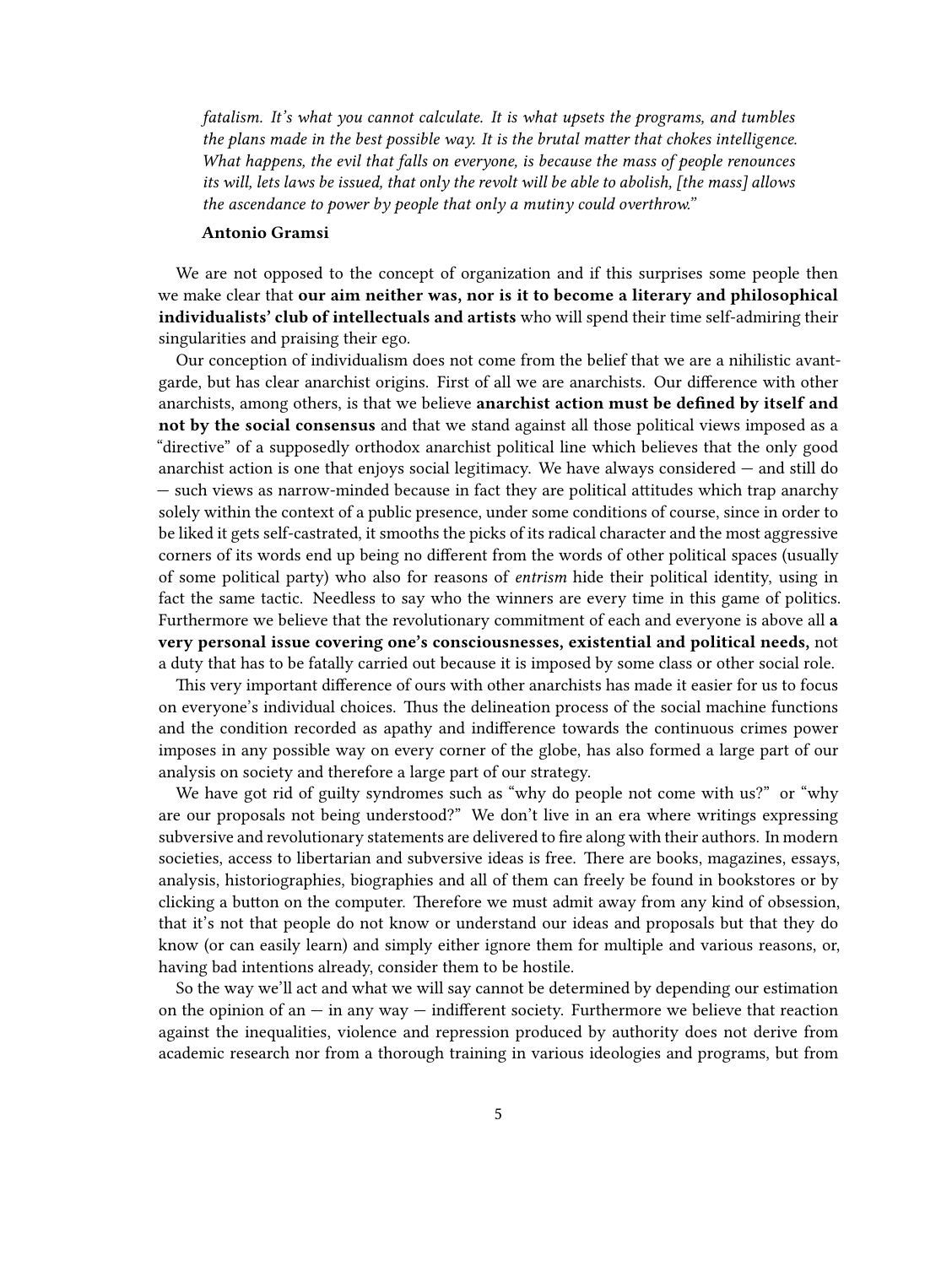each person's deeper sensitivity which can not be reconciled with the idea of injustice that exists all around us.

This deeper sensitivity as a human instinct does not make the insurgents superior entities but people who want to stand up and attack any form of authority. On the other hand there are those who are accustomed to not having quests, not being interested, closing their eyes and ears where circumstances require it, and end up arguing with all those who disturbed the order and the false peace of their indifferent society.

In our times however, the surgically calculated violence on which the edifice of sovereignty is built can no longer be hidden. With the explosion of the technological era and the development of the industry of the spectacle, we're being bombarded daily with audiovisual stimuli of extreme crimes of power. It is not only what is happening in our backyard but also all the major events that take place around us. We watch the bombing of modern crusades that build onto the piles of thousands of dead as the new status quo of Western prosperity, while in the same time we are familiar to scenes of torture and murder by an Islamo-fascist nation that was nurtured, trained and equipped by the West itself to serve its own strategic and geopolitical interests. Alongside, we see the extreme right gaining ground everywhere in Europe, since the eruption of the refugee and migration issue makes the leaders of the neo-Nazi parties everywhere increasingly popular. The whole of Europe is armoured, creating an iron-clad continent, at the borders of which thousands have been sacrificed in recent years, among them many children. The safety of every European is painted with the blood of the desperate.

We therefore believe that it would be preferable for anarchists, through our action and words to try to talk first of all **to those few who feel themselves revolting** against the ugliness of this world.

One does not need to wear any ideological glasses to understand this ugliness. That's why we're not ever going to approach the indifferent, the apathetic, the neutral, or adapt our words so that they like us. Because today more than ever, neutrality is not just a luxury but a provocative and conscious indifference concerning the thousands of forms of power's oppression, and it is therefore complicity.

### <span id="page-5-0"></span>**3) Whoever does not arm themselves, dies in their conventions.**

*Social war will make imperative the need for an organization, which will be the essential progress of the real movement. The constant antagonism of active minorities is the path of attacking the structures of sovereignty and everyone who staffs it, here and now, it will highlight how vulnerable the enemy is and let our comrades who are hostages of the state know that they are not alone and we support them with our solidarity.*

#### **Gustavo Rodriguez**

Any critique that does not correspond to a certain proposal is neither motivational nor really antagonistic. It is well known that the concept of organization can cause an allergic reaction to anarchists because it is usually identified with arteriosclerotic forms similar to authoritarian structures (which is true even to a small degree) and it is logical to have this strong reaction especially when a sufficient number of anarchists driven fanatically by structuralism develop structures like that. But what is the meaning of a critique that doesn't aim to practically overcome problems that we meet in these kind of structures?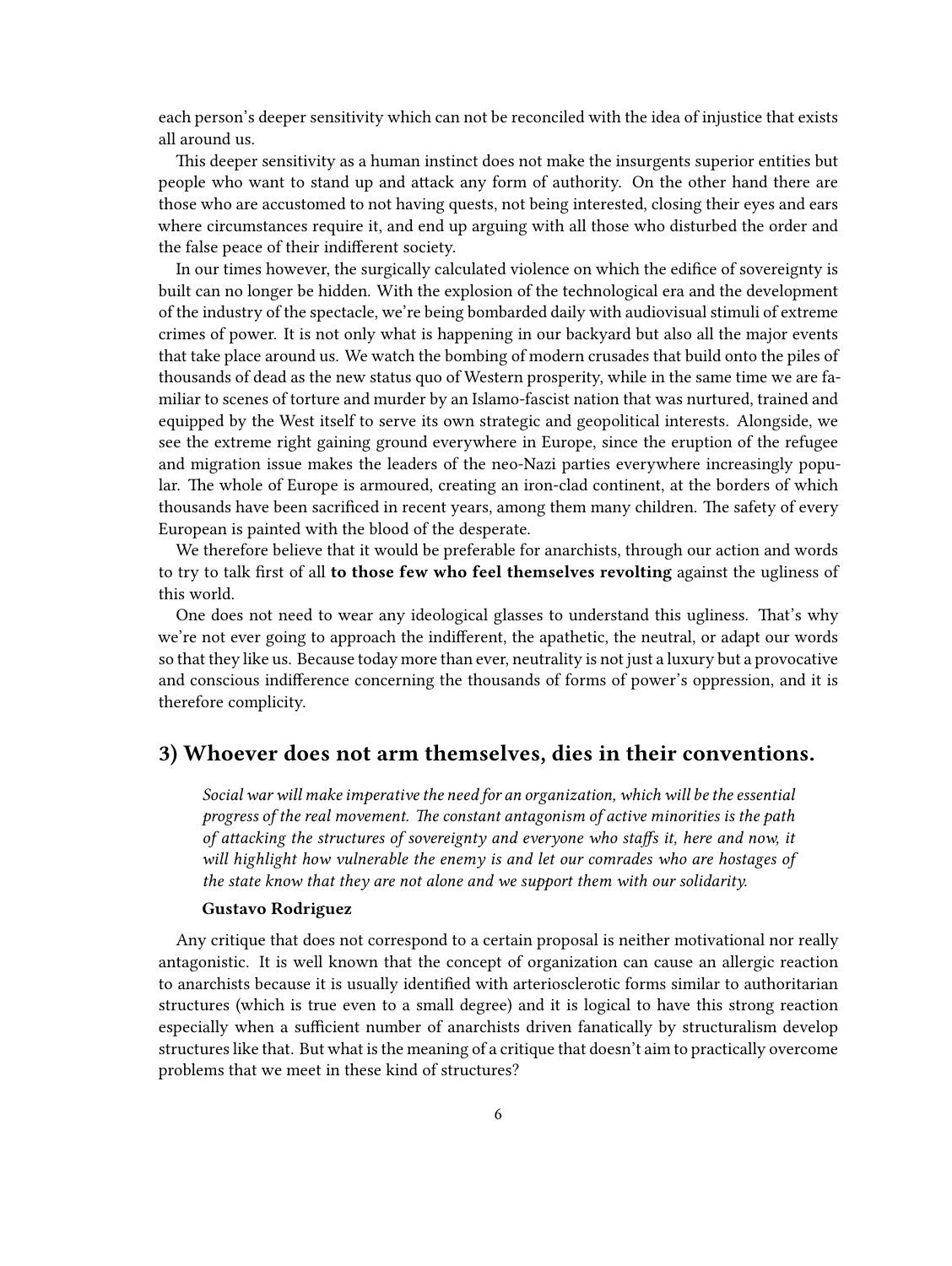First of all, it is important to start on common grounds: **Anything that deviates from the context of complete opportunism and spontaneity tends to be a form of organization,** whether it is in cases of political groups with characteristics of companionship, either a collective, a meeting, a group of direct action. If we think about it, the thing that matters is the political and qualitative characteristic of the organization. The need for organization occurs from the desire of pursuing collaboration with each other with the goal of uniting their denials in a way they believe is better.

**The fact that we are individualist anarchists does not mean that we don't have perspectives and goals in our action.** This is a mistaken view usually attributed to us from those who want to undermine us. To embrace these opinions ourselves just because of reactivity to this criticism doesn't allow us to evolve. We personally want to contribute to an anarchist action that tries constantly to achieve some objectives:

- 1. The provocation of circumstances and potent conditions (because of their intensity, dynamics and nature) to disrupt the smooth function of sovereignty. We desire to incriminate social neutrality and to constantly create a polarized condition which will force everyone to pick sides and lay out the dilemma : **being an accomplice of authority or being with the law of rebellion.** There are no middle ground solutions, no intermediate states. **Neutrality must die because we have war.**
- 2. Our intervention in social space-time in a way that can cause smaller or bigger social shortcircuits. With any kind of imaginative action we want to contribute to social paralysis and destabilization because **these opportunities constitute cracks in society**, and whether they have smaller or bigger durations, they set the basis for an open road to radicalization, which expands through generalised experience with chaotic multiformity.
- 3. The overall sharpening of the anarchist war against authority. **We want to constantly intensify the fight with sovereignty using all the tools of struggle without any kind of ranking.** It would be good to avoid persistence in specialization which is a result of even subconscious adherence to specific tools of struggle, but on the other hand though, we should not hesitate to interfere more and more dynamically in as many fields as possible. Moreover, different types of struggle should not be condemned because this is something unacceptable. The experience of conflict can eventually lead to conscience awakening, overcoming our fears and weaknesses. In this way we can be sure about ourselves, we strengthen more and more our desire for fighting and realise that we can trust our power. The conflict opens the way.
- 4. Our consistency will meet with other **political affinity groups**, regardless of the form of action that represents them the most, after common willingness for an **informal coordination of their struggle.** This consistency can result in an automatic upgrading of the above goals because the wider possible spread of the anarchist action can reach these goals or even exceed them, placing bigger bets every time. Moreover, the targeting-result sequence must be fluid so to avoid maximalistic aspirations which can result in disappointment of some when the goals are not fulfilled. Because no matter how much we are in love with the idea of the final destruction of the world of authority, we know that this target might be so far away that we may never experience it. **For us the journey of the**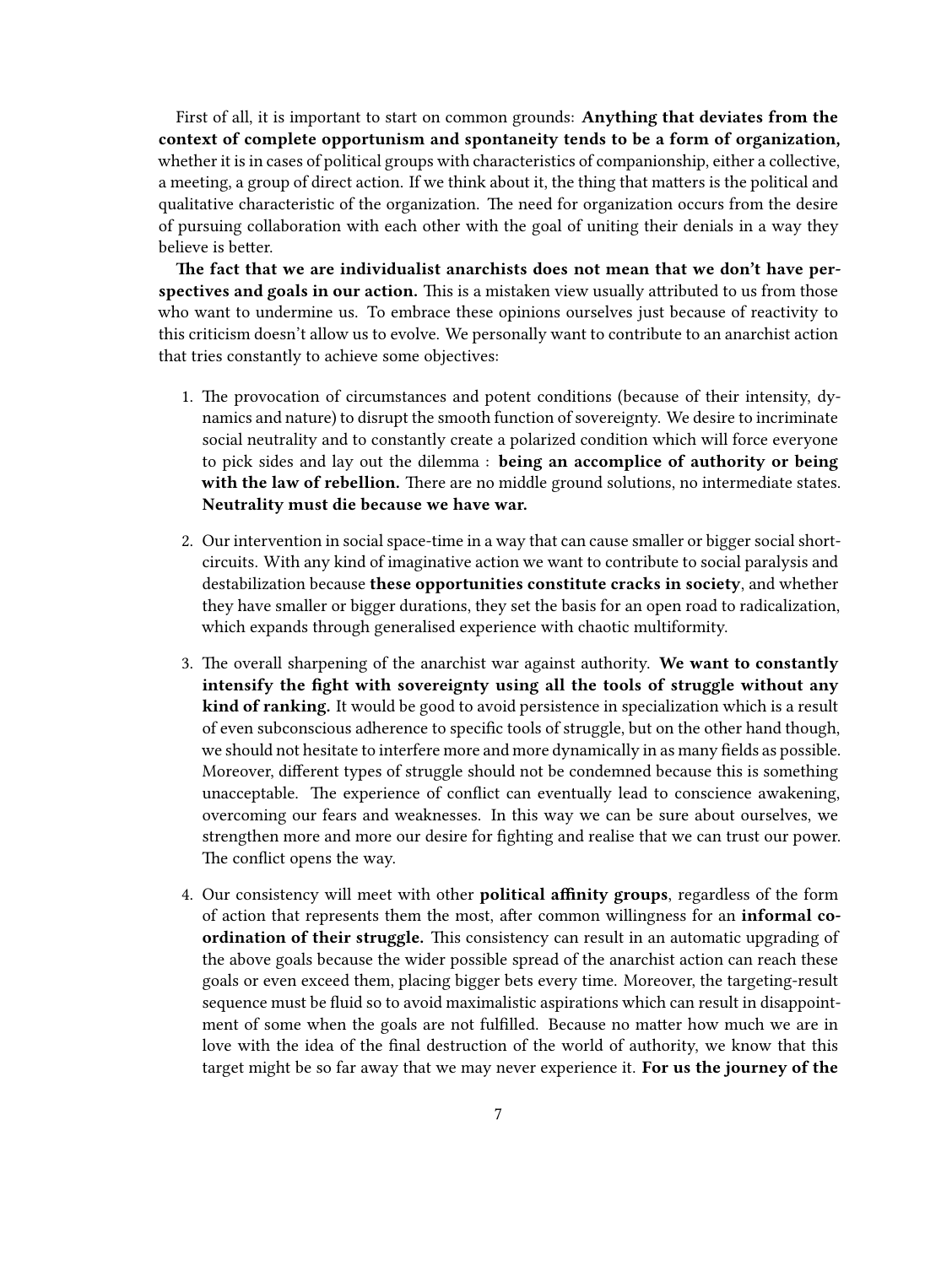**everlasting rebellion itself, the perpetual insurrection, is what matters the most.** To live and fulfill daily our denials here and now. That is why we want to set open bets with qualitative terms always negotiable. In this way we ensure a durable flexibility of anarchist action, which avoids stagnation and inactivity. Naturally a critique towards our goals is acceptable but it should not be based on imaginary standards that we haven't even placed. It sure is better to approach our goals even a little, than not at all. So critiques that are about the numbers of burned ATMs do not contribute to anything, and may just be heard as the echo of a distant nagging. In this consistency we have to make it clear that some forms of action are not here to result in some others.

**Every collectivity of the anarchist struggle that is public or conspiratorial, be it squatting, arson or carrying out armed attacks and bombing, is part of a mosaic of polymorphous actions where every method complements and supports the others without hierarchical grades. All together it represents an international informal coordination against authority.** We don't believe that theoretical differences can be an obstacle for this consistency. We recognize that among anarchists with different theoretical beliefs there are people who serve their ideas with consistency and despite our differences that is something respectable. **So as long as our words and actions are not treated in a hostile way, we do not intend to treat other perceptions with hostility either.** Except for those who with an ideological and political sign stand against multiformity because they carry a settled and enduring disagreement with the illegal forms of struggle. Their polemic sometimes openly and other times covertly (disguised in a critique about result, targeting, strategy, ethical merit  $-$  or not  $-$  of goals) is a sterile form of nonviolence that legalises an idealized pacifism, a concept foreign to anarchy (at least in the way that we see anarchy), and does not correspond to a minimum of our values. **It is a concept with Christian roots influenced by a radical liberalism that even partly reproduces the dominant ideology and hides its fear behind it.** We were and we will be opposed to this trend of anarchy that has the historical tradition to slander and condemn practices of direct action as well as the anarchists who use them. And because memory is not trash, we don't forget the condemning libels (which would easily be envied even by city tabloids) that followed the execution of the two fascists of Golden Dawn by the Revolutionary Organisation – Militant People's Revolutionary Forces. It would have been better for the aphoristic libels if that action had been made by individualists or nihilists, but despite their effort to hide it, **their real problem is not the ideological context of the action but the practices of armed violence itself.**

- 5. The internationalization of anarchist action in the same basis as explained above. We want to promote the idea of an international anarchist polymorphic coordination. A Black International which is about action (there is the live example of FAI/IRF and we are a part of it) but also about the propagation of subversive anarchist ideas by informal networked groups that will carry forward the anarchist conflict in every part of the world.
- 6. The remembrance of our dead through the anarchist action itself, so as not to let them disappear into oblivion. It is true what they say that the fight against oblivion is a fight against authority therefore by trying to feel our lost comrades next to us is a part of the fight that they left unfinished. That is why it is important **to remember them in a proper**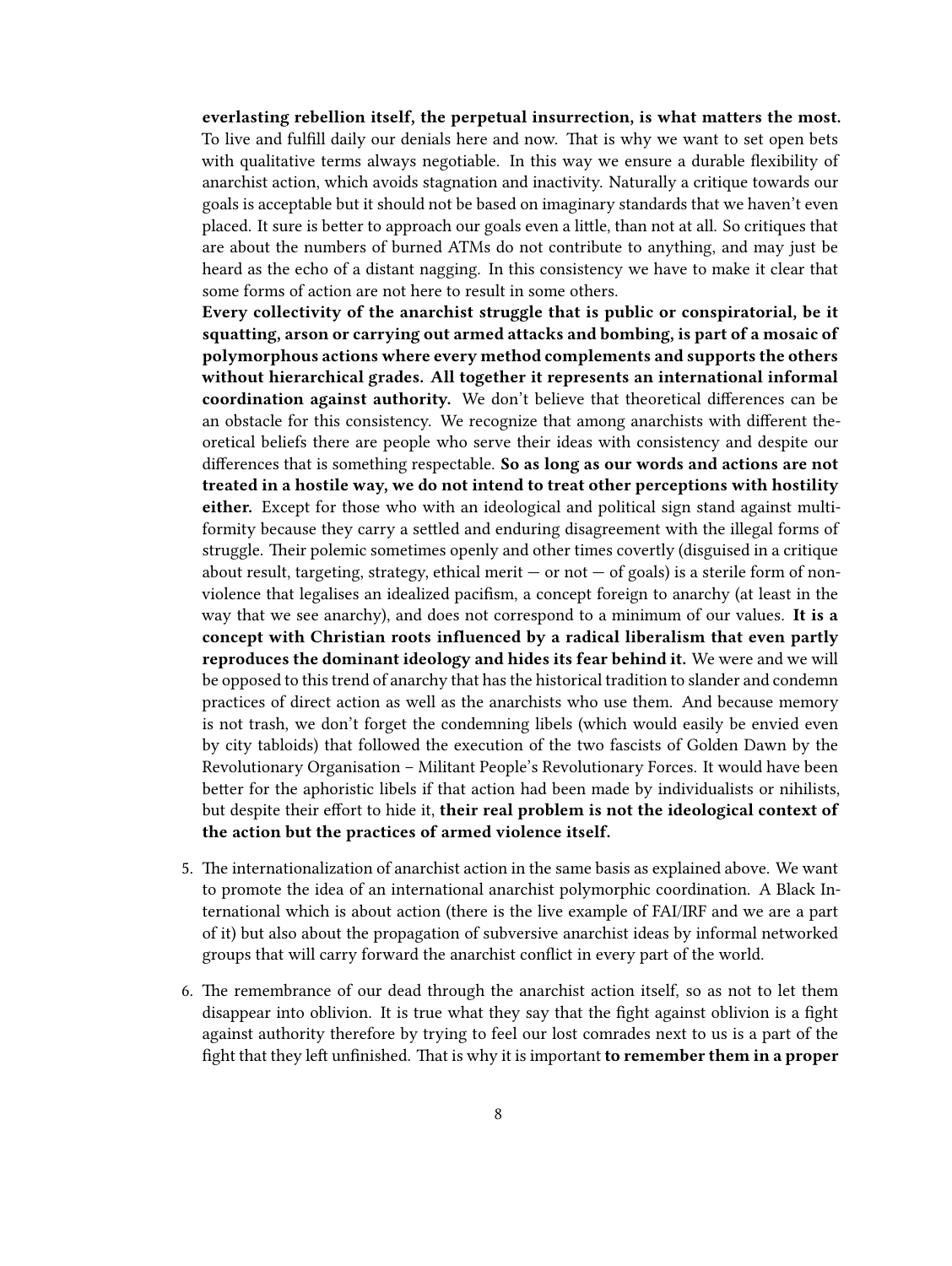**way and not in a way more touching** to the petty bourgeois, who are dying for drama and victimization.

7. **The connection with our imprisoned brothers and sisters from all over the world, from the cells of Korydallos to the high security prison of Santiago in Chile.** It is given that our comrades in captivity have lost the advantage of political fermentation with others so as to collaborate, promote with words and actions the destruction of the existent. They themselves have many times declared that they will not compromise with their exile from the anarchist action, that they don't accept the game is over for them and they refuse to internalize the repression, searching for ways to connect to the struggle against authority given outside the walls. That is why it is in our hands to make this connection possible.

## <span id="page-8-0"></span>**4) Black December – Assessment and Prospects**

Just as in the framework of the strategy explained above, comrades Nikos Romanos and Panagiotis Argyros called for a month of coordinated action proposing as its theme a campaign of memory for the murdered anarchist Alexandros Grigoropoulos. At the same time, Black December was the first attempt to test the objectives and strategies described above. To what extent, however do we believe that these goals were reached?

- a. Black December, mainly through the negative projection caused (by the media), has contributed to the creation of  $-$  even to a small degree  $-$  a divisive situation for a section of the people.
- b. Some comrades participated and contributed to clashes of the days 4, 5 and 6 of December in Exarchia and other cities while many direct action activities were carried out in the framework of Black December.
- c. There was a wide diffusion of means of conflict (always in comparison with what was happening in the past few years where admittedly there was a stagnation, if not regression, in this part) as many direct action projects have taken place in different cities of the province (Rethymno, Heraklion, Komotini, Volos, Larissa, Thessaloniki, Mytilene) while nuclei of the Informal Anarchist Federation (FAI) supported the call with attacks in Athens, Komotini, Larissa.
- d. We saw a consistency of political affinity groups that exceeded theoretical preconceptions, as they came from different tendencies of anarchy, which rather than focusing on their differences with mutual accusations, they managed to contribute to actions that highlighted the richness of anarchist multiformity, demonstrating in practice that public anarchist activity may be perfectly consistent with the illegal one. Of course there are those who consider this as a negative legacy as they rather prefer the sterile theoretical preconceptions which prevent joint actions and consistency. We cannot explain in another way the fact of a public negative valuation of Black December, coming from an anarchist hangout, that values as a drawback of the whole thing the fact that some people decided to find out more what it is that unites rather than what divides them. If this is the dialectics they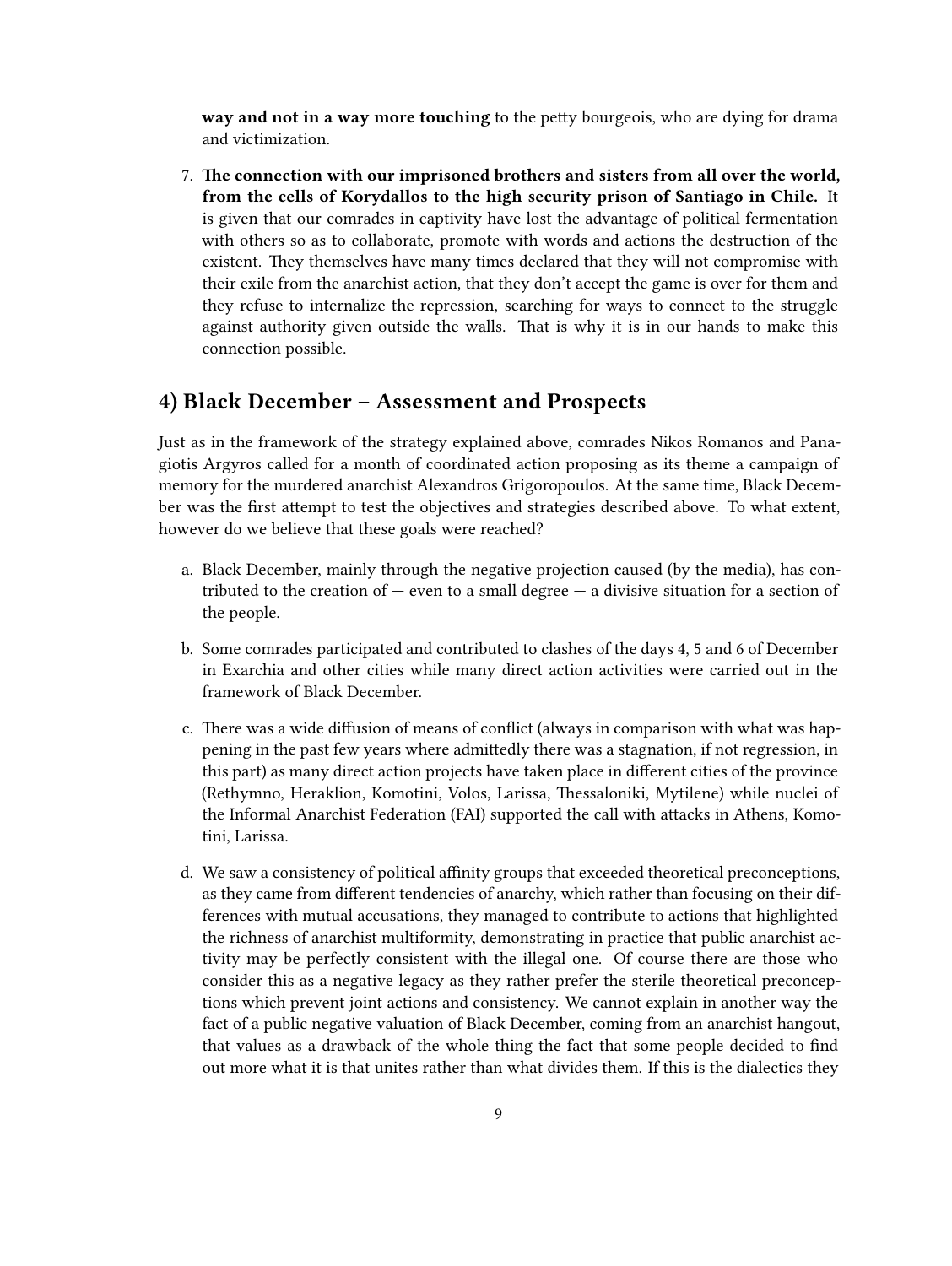prefer to contribute to, then they didn't pioneer in anything: this dialectic prevails in the anarchist "space" for decades.

- e. There was a huge international response to the call of Black December from abroad, since from Chile to Italy and from the US to Australia there really developed a polymorphy of actions: sabotage in pet shops, arsons at several targets, conflictual demonstrations in Holland, Switzerland and Chile, street blockades with flaming barricades in Peru, events in hangouts and occupations both in Greece and in other countries, public propaganda actions with banners, posters, flyers, slogans, stencils, subversive book and magazine publications and all kinds of sabotage such as placing explosive devices in Italy and Mexico.
- f. The truth about our comrade Alexandros Grigoropoulos, has been restored. What really insulted his memory was the focus, even by anarchists, on him being "young" and "innocent". **The fetishism of victimization can find other dead to spend its time with from now on,** as the others will remember Alexandros for what he was in reality: a young rebel anarchist who paid with his life for his choice not to comply with the dictates of a uniformed servant of legality, who in turn judged him as guilty and executed him on the spot. Alexandros was not killed during some social struggles, so as to be connected only with them, but during a spontaneous insurrectionary action in Exarchia, one of those that usually some slander with the worst words. Moreover  $6<sup>th</sup>$  December 2008 is a proof that such actions are not always on the safe side (as many like to say) as it was neither the first nor the last time a cop pulls gun and shoots against comrades attacking him inside and outside Exarchia. The fact that Alexandros was who he was, does not serve the political agenda of some and it's not at all by chance, that while many knew who the comrade actually was still insist after seven years on commemorating him as an innocent 15 year old student.
- g. And finally there was the connection of comrades inside and outside the prison walls, since both in Greece and abroad anarchist prisoners supported Black December with public texts, while in Greece anarchist prisoners put some banners in the A and D wing of Korydallos prison and there was a public call for a rally outside the Korydallos prison on 31st December.

We believe that one of the things that helped in spreading Black December so much was that **the two comrades' call was open enough for everyone to be able to shape it.** Also, the perspective of multiformed action without prioritizing one means over the other, we believe freed up even more possibilities which became understood. Of course, comrades Nikos Romanos and Panagiotis Argyros, together with the other members of the Conspiracy from the A wing that accompanied the proposal either theoretically or in practice, had originally declared that **they perceived Black December as an experiment, practically a "pilot" to test in practice the possibilities of an informal anarchist action** coordination platform, on the principles of political autonomy **of collectives and individualities** and on those of polymorphy.

We from our side are searching for a substantive way of connecting with our captive comrades, a way that goes beyond the hitherto narrow concepts of solidarity and tries to transform them into relations that move onto those of comradely collaboration. Where this is possible in any way, we submit this theoretical contribution supporting the proposal of comrade Nikos Romanos.

We know that the texts aren't sufficient enough to replace the beauty of live communication, but on the other hand we understand that the condition of confinement does not allow many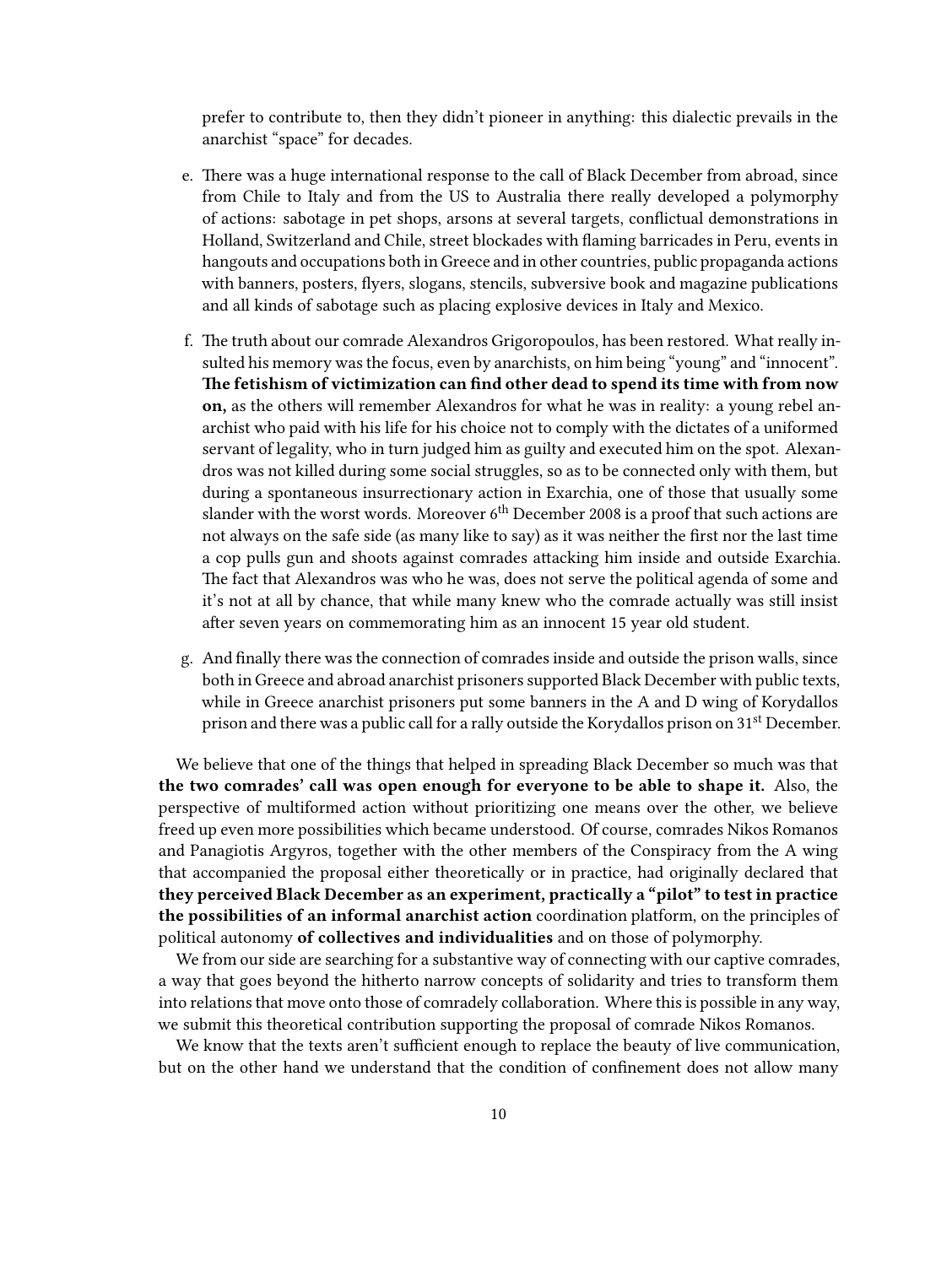options beyond the written contribution of thoughts, ideas and proposals appealing to anyone who believes he can get something out of them. Such proposals are certainly not some kind of Holy Bible and obviously we do not think that it is a technique of attracting "believers". So for our part we will support and promote such theoretical propositions coming from our captive comrades considering that in this way we abolish even just conceivably the prison bars that separate us, while moreover we want to develop as much as possible a healthy interaction with those who believe that there could be a common comradely way. That's the way we understand the importance of the proposal for an informal anarchist platform itself.

We have noticed by our own experience that there are no recipes for anything and that continuous experimentation, continuous effort for self-development, fighting our own inner dogmatic thoughts, by which we're pretty much overwhelmed from time to time, is the way to practically test ourselves and our ideas. Ideas which should not be petrified because they lose their dynamics and most of all they lose the possibility for transformation. That's why in our suggestions we welcome those critics that will contribute positively to any ameliorative development. **Our will is the opening of dialogues that promote the development of the anarchist war against any form of authority creating an informal anarchist platform of theories and practices without necessarily letting political and social actuality erase our self-determination. An informal platform of minimum agreements in constant motion, where every collectivity and individuality will preserve its political autonomy as a whole, while promoting action as concerted as possible.**

Finally we send our warmest greetings to all comrades around the world that gave life to the Black December experiment.

It's now that everything starts…

With our dead always present in our memories…

For the constant Anarchist Rebellion and the Informal Coordination of the polymorphous Anarchist Action.

"*Until it's day we will stay with our head held high and all that we can do we will not let others do it before us"*

**Goethe**

*Nothing less than everything…*

#### **CCF – Metropolitan Violence Cell**

PS: A few days ago the anarchist group from Volos city "Saboteurs next door / Memories in Motion" claimed responsibility for the sabotage of 52 security cameras in many areas of Volos, in the period from early December to mid-January (an action that was enrolled in the concept of Black December) addressing in turn a call for actions against the society of control and surveillance. The initiative and the words of the comrades who made this call, practically strengthen the experiment for coordinating the multiform anarchist action, therefore we can not but express our full support.